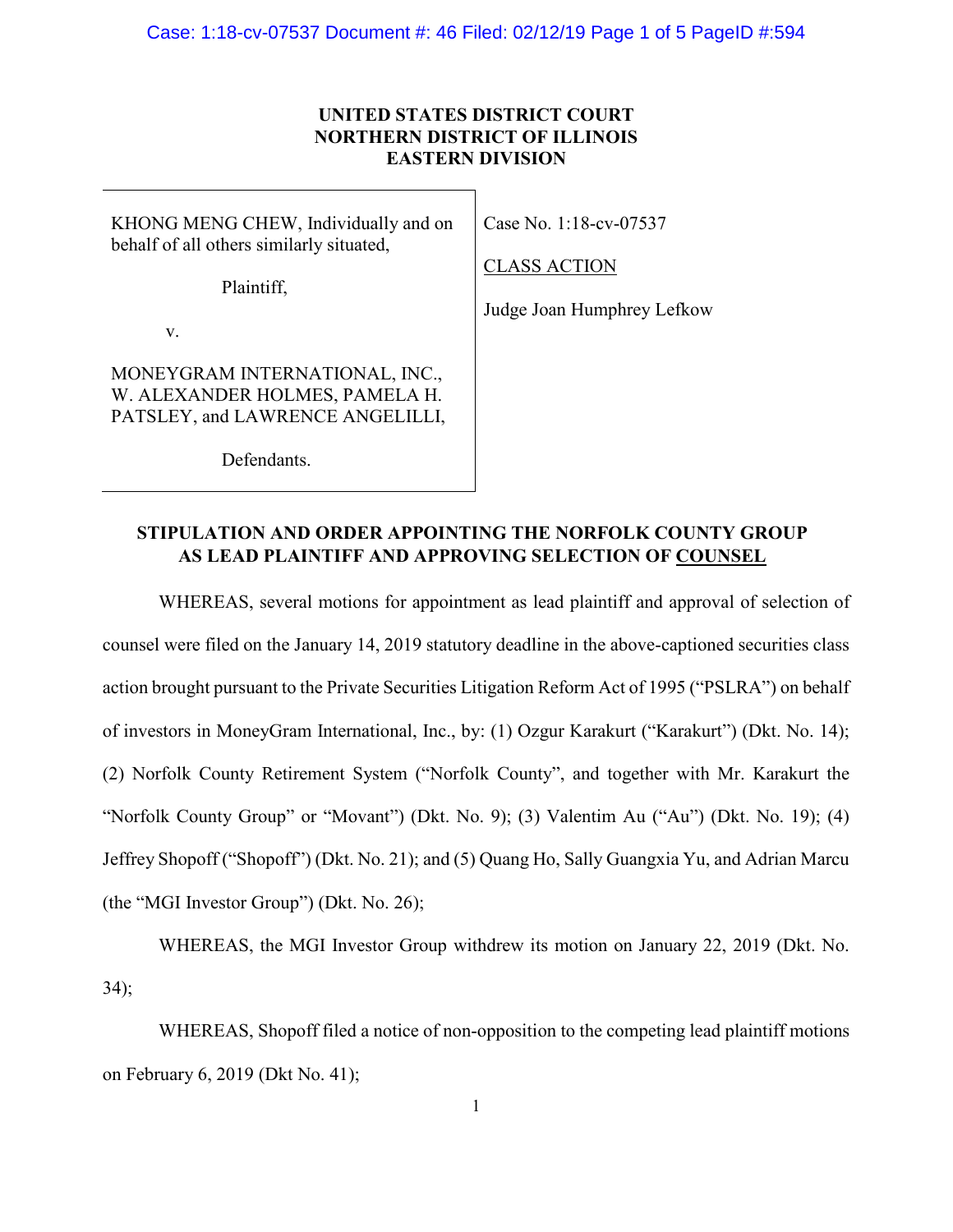#### Case: 1:18-cv-07537 Document #: 46 Filed: 02/12/19 Page 2 of 5 PageID #:595

WHEREAS, the Norfolk County Group has the largest financial interest in the outcome of this litigation and both Mr. Karakurt and Norfolk County each has an individual financial interest that is larger than any other movant;

WHEREAS, the Norfolk County Group satisfies the relevant requirements of adequacy and typicality under Rule 23 of the Federal Rules of Civil Procedure;

WHEREAS, the Norfolk County Group is committed to supervising the conduct of this litigation by their counsel and to ensuring that counsel coordinate appropriately and avoid any duplication of effort in the conduct of the litigation;

IT IS HEREBY STIPULATED, that subject to the Court's approval, Mr. Karakurt and Norfolk County agree to serve as Lead Plaintiff as the Norfolk County Group and Levi & Korsinsky, LLP and Cohen Milstein Sellers & Toll PLLC ("Cohen Milstein") agree to serve as Co-Lead Counsel.

#### **I. APPOINTMENT OF LEAD PLAINTIFF AND APPROVAL OF COUNSEL**

1. The Norfolk County Group has moved this Court to be appointed as Lead Plaintiff in the above-captioned action (the "Action") and to approve the counsel it retained to be Co-Lead Counsel.

2. Having considered the provisions of Section 21D(a)(3)(B) of the PSLRA, 15 U.S.C.  $\S$  78u-4(a)(3)(B), the Court hereby determines that the Norfolk County Group is the most adequate plaintiff and satisfies the requirements of the PSLRA. The Court hereby appoints the Norfolk County Group as Lead Plaintiff to represent the interests of the class.

3. Pursuant to Section  $21D(a)(3)(B)(v)$  of the PSLRA, 15 U.S.C. § 78u-4(a)(3)(B)(v), the Norfolk County Group has selected and retained the law firms of Levi & Korsinsky and Cohen Milstein to serve as Co-Lead Counsel. The Court approves the Norfolk County Group's selection of Co-Lead Counsel.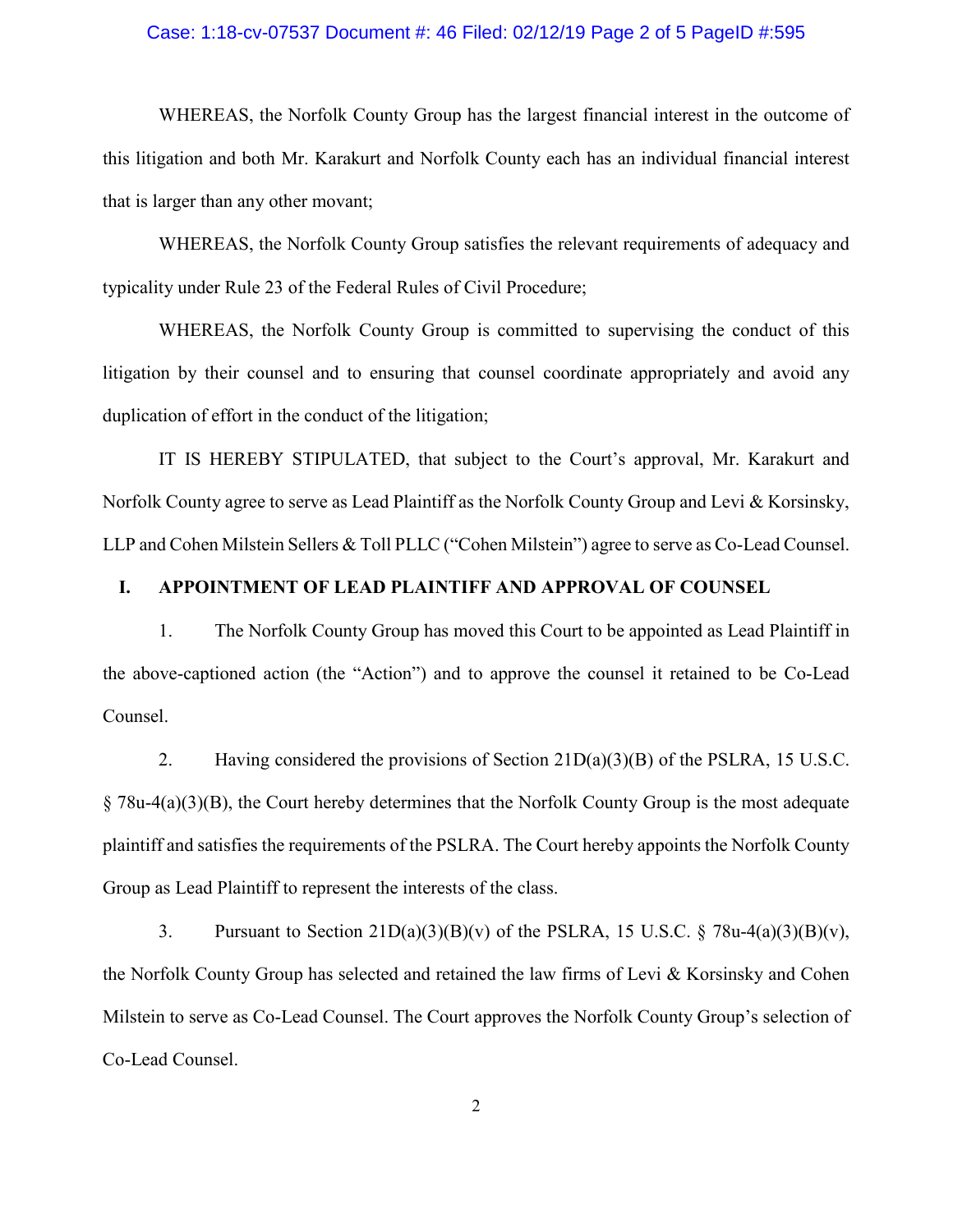#### Case: 1:18-cv-07537 Document #: 46 Filed: 02/12/19 Page 3 of 5 PageID #:596

4. Co-Lead Counsel shall have the following responsibilities and duties, to be carried out either personally or through counsel whom Co-Lead Counsel shall designate:

a. to coordinate the briefing and argument of any and all motions;

b. to coordinate the conduct of any and all discovery proceedings;

c. to coordinate the examination of any and all witnesses in depositions;

d. to coordinate the selection of counsel to act as spokesperson at all pretrial conferences;

e. to call meetings of the plaintiffs' counsel as deemed necessary and appropriate from time to time;

f. to coordinate all settlement negotiations with counsel for defendants;

g. to coordinate and direct the pretrial discovery proceedings and the preparation for trial and the trial of this matter, and to delegate work responsibilities to selected counsel as may be required;

h. to coordinate the preparation and filings of all pleadings; and

i. to supervise all other matters concerning the prosecution or resolution of the claims asserted in the Action.

5. No motion, discovery request, or other pretrial proceedings shall be initiated or filed by any plaintiffs without the approval of Co-Lead Counsel, so as to prevent duplicative pleadings or discovery by plaintiffs. No settlement negotiations shall be conducted without the approval of the Co-Lead Counsel.

6. Service upon any plaintiff of all pleadings, motions, or other papers in the Action, except those specifically addressed to a plaintiff other than the Lead Plaintiff, shall be completed upon service of Co-Lead Counsel.

3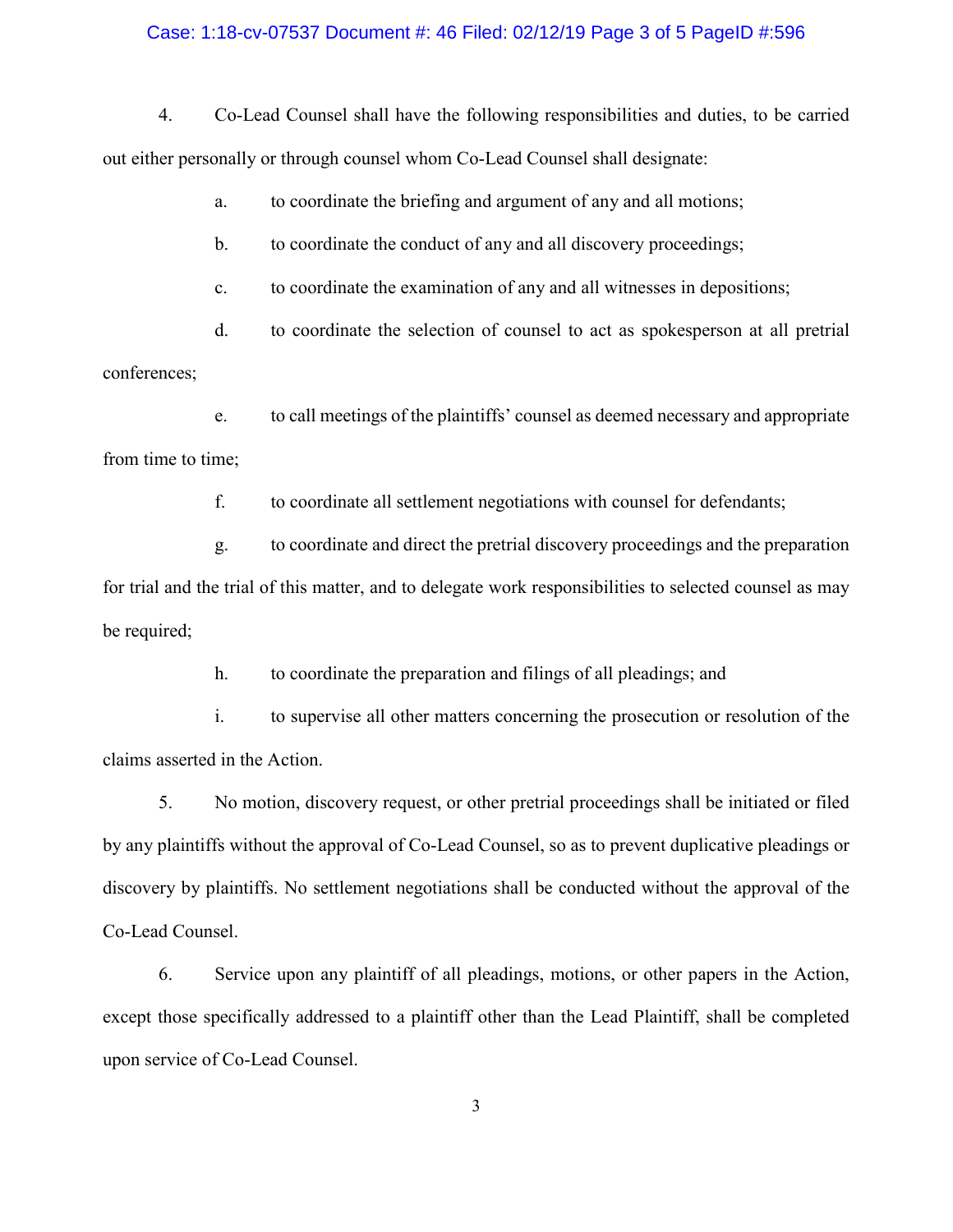#### Case: 1:18-cv-07537 Document #: 46 Filed: 02/12/19 Page 4 of 5 PageID #:597

7. Co-Lead Counsel shall be the contact between plaintiffs' counsel and defendants' counsel, as well as the spokespersons for all plaintiffs' counsel, and shall direct and coordinate the activities of plaintiffs' counsel. Co-Lead Counsel shall be the contact between the Court and plaintiffs and their counsel.

### **II. NEWLY FILED OR TRANSFERRED ACTIONS**

8. When a case that arises out of the subject matter of this Action is hereinafter filed in this Court or transferred from another Court, the Clerk of this Court shall:

a. file a copy of this Order in the separate file for such action;

b. mail a copy of this Order to the attorneys for the plaintiff(s) in the newly filed or transferred case and to any new defendant(s) in the newly filed or transferred case; and

c. make the appropriate entry on the docket for this action.

9. Each new case that arises out of the subject matter of the action that is filed in this Court or transferred to this Court shall be consolidated with the Action and this Order shall apply thereto, unless a party objecting to this Order or any provision of this Order shall, within ten (10) days after the date upon which a copy of this Order is served on counsel for such party, file an application for relief from this Order or any provision herein and this Court deems it appropriate to grant such application.

10. During the pendency of this litigation, or until further order of this Court, the parties shall take reasonable steps to preserve all documents within their possession, custody or control, including computer-generated and stored information and materials such as computerized data and electronic mail, containing information that is relevant to or which may lead to the discovery of information relevant to the subject matter of the pending litigation.